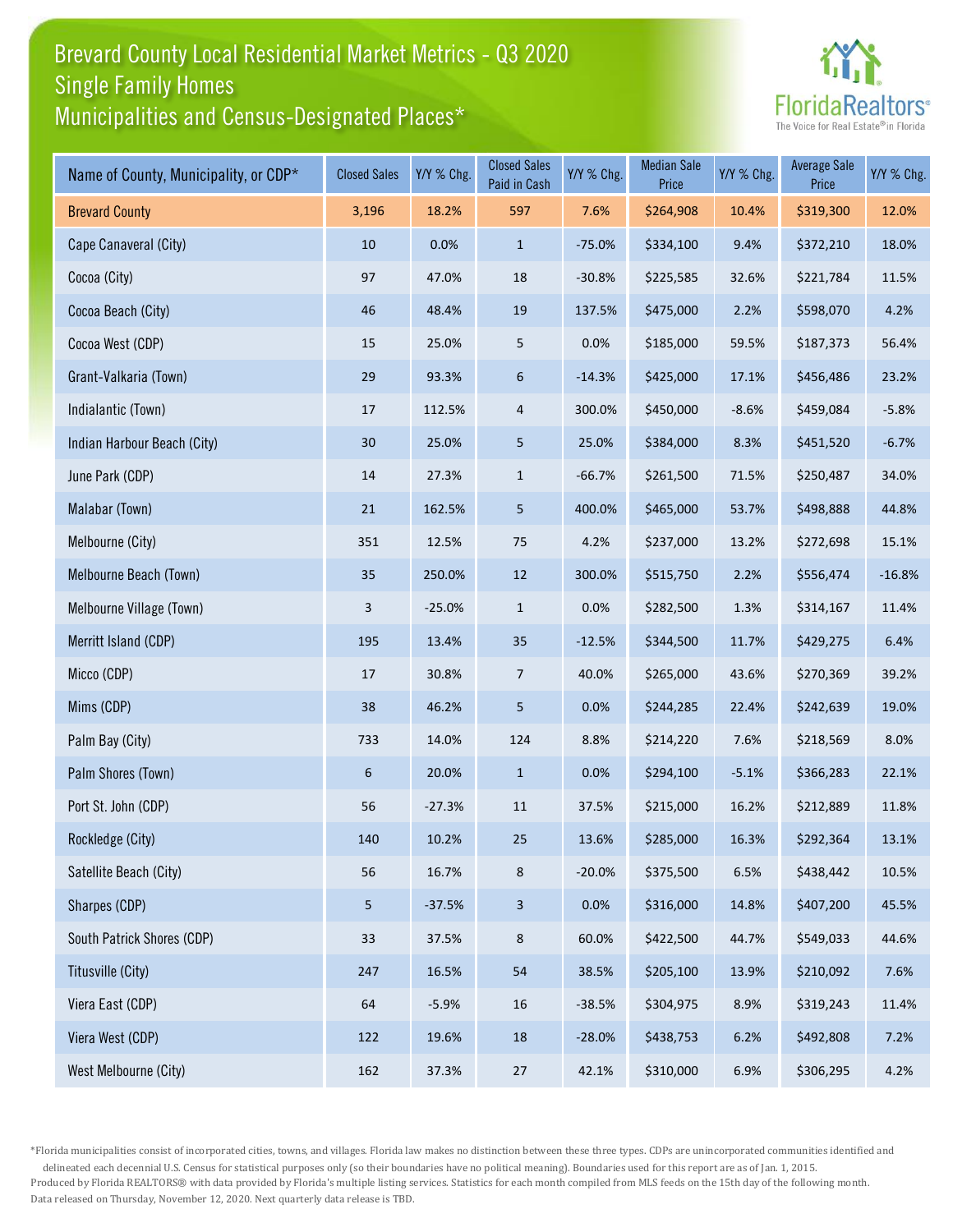## Brevard County Local Residential Market Metrics - Q3 2020 Municipalities and Census-Designated Places\* Single Family Homes



| Name of County, Municipality, or CDP* | <b>Dollar Volume</b> | Y/Y % Chg. | Pct. of Orig. List<br><b>Price Received</b> | Y/Y % Chg. | <b>Median Time to</b><br>Contract | Y/Y % Chg. | <b>New Listings</b> | Y/Y % Chg. |
|---------------------------------------|----------------------|------------|---------------------------------------------|------------|-----------------------------------|------------|---------------------|------------|
| <b>Brevard County</b>                 | \$1.0 Billion        | 32.4%      | 97.8%                                       | 1.0%       | 24 Days                           | $-22.6%$   | 3,081               | 3.3%       |
| Cape Canaveral (City)                 | \$3.7 Million        | 18.0%      | 98.4%                                       | 5.2%       | 13 Days                           | $-85.1%$   | 13                  | 116.7%     |
| Cocoa (City)                          | \$21.5 Million       | 63.9%      | 97.8%                                       | 2.0%       | 24 Days                           | 71.4%      | 82                  | 17.1%      |
| Cocoa Beach (City)                    | \$27.5 Million       | 54.7%      | 95.9%                                       | 1.3%       | 30 Days                           | $-58.3%$   | 53                  | 47.2%      |
| Cocoa West (CDP)                      | \$2.8 Million        | 95.5%      | 97.4%                                       | 5.8%       | 40 Days                           | 42.9%      | 21                  | 16.7%      |
| Grant-Valkaria (Town)                 | \$13.2 Million       | 138.1%     | 96.6%                                       | 2.8%       | 60 Days                           | $-15.5%$   | 32                  | 23.1%      |
| Indialantic (Town)                    | \$7.8 Million        | 100.2%     | 96.8%                                       | 3.0%       | 30 Days                           | $-14.3%$   | 15                  | 0.0%       |
| Indian Harbour Beach (City)           | \$13.5 Million       | 16.7%      | 98.0%                                       | 1.2%       | 8 Days                            | $-75.8%$   | 22                  | $-29.0%$   |
| June Park (CDP)                       | \$3.5 Million        | 70.5%      | 93.7%                                       | 0.0%       | 17 Days                           | $-34.6%$   | 29                  | 31.8%      |
| Malabar (Town)                        | \$10.5 Million       | 280.0%     | 97.1%                                       | $-0.2%$    | 18 Days                           | $-50.0%$   | 15                  | $-21.1%$   |
| Melbourne (City)                      | \$95.7 Million       | 29.5%      | 97.7%                                       | 0.9%       | 20 Days                           | $-25.9%$   | 309                 | $-5.8%$    |
| Melbourne Beach (Town)                | \$19.5 Million       | 191.1%     | 93.4%                                       | $-2.0%$    | 68 Days                           | 4.6%       | 14                  | $-26.3%$   |
| Melbourne Village (Town)              | \$942,501            | $-16.4%$   | 95.2%                                       | 8.4%       | 86 Days                           | $-6.5%$    | 4                   | 0.0%       |
| Merritt Island (CDP)                  | \$83.7 Million       | 20.6%      | 96.5%                                       | 1.5%       | 33 Days                           | $-13.2%$   | 188                 | 2.7%       |
| Micco (CDP)                           | \$4.6 Million        | 82.1%      | 98.2%                                       | 1.9%       | 39 Days                           | $-20.4%$   | 15                  | $-40.0%$   |
| Mims (CDP)                            | \$9.2 Million        | 73.9%      | 98.0%                                       | 3.3%       | 59 Days                           | 18.0%      | 46                  | 91.7%      |
| Palm Bay (City)                       | \$160.2 Million      | 23.1%      | 98.5%                                       | 0.9%       | 22 Days                           | $-21.4%$   | 762                 | 5.1%       |
| Palm Shores (Town)                    | \$2.2 Million        | 46.5%      | 99.5%                                       | 4.3%       | 11 Days                           | $-88.8%$   | 5                   | 25.0%      |
| Port St. John (CDP)                   | \$11.9 Million       | $-18.7%$   | 100.0%                                      | 1.8%       | 15 Days                           | $-34.8%$   | 55                  | $-42.7%$   |
| Rockledge (City)                      | \$40.9 Million       | 24.6%      | 97.9%                                       | 1.1%       | 19 Days                           | $-24.0%$   | 148                 | 37.0%      |
| Satellite Beach (City)                | \$24.6 Million       | 28.9%      | 97.5%                                       | 1.5%       | 20 Days                           | $-25.9%$   | 53                  | 43.2%      |
| Sharpes (CDP)                         | \$2.0 Million        | $-9.1%$    | 92.0%                                       | $-4.9%$    | 94 Days                           | 80.8%      | 6                   | $-14.3%$   |
| South Patrick Shores (CDP)            | \$18.1 Million       | 98.9%      | 96.3%                                       | 0.8%       | 47 Days                           | 104.3%     | 19                  | $-32.1%$   |
| Titusville (City)                     | \$51.9 Million       | 25.4%      | 96.7%                                       | 0.6%       | 24 Days                           | $-41.5%$   | 236                 | 4.4%       |
| Viera East (CDP)                      | \$20.4 Million       | 4.8%       | 98.5%                                       | 1.1%       | 10 Days                           | $-44.4%$   | $77\,$              | 4.1%       |
| Viera West (CDP)                      | \$60.1 Million       | 28.3%      | 98.3%                                       | 0.5%       | 42 Days                           | 40.0%      | 127                 | 19.8%      |
| West Melbourne (City)                 | \$49.6 Million       | 43.1%      | 97.4%                                       | 0.1%       | 20 Days                           | 0.0%       | 158                 | 5.3%       |

\*Florida municipalities consist of incorporated cities, towns, and villages. Florida law makes no distinction between these three types. CDPs are unincorporated communities identified and delineated each decennial U.S. Census for statistical purposes only (so their boundaries have no political meaning). Boundaries used for this report are as of Jan. 1, 2015.

Produced by Florida REALTORS® with data provided by Florida's multiple listing services. Statistics for each month compiled from MLS feeds on the 15th day of the following month. Data released on Thursday, November 12, 2020. Next quarterly data release is TBD.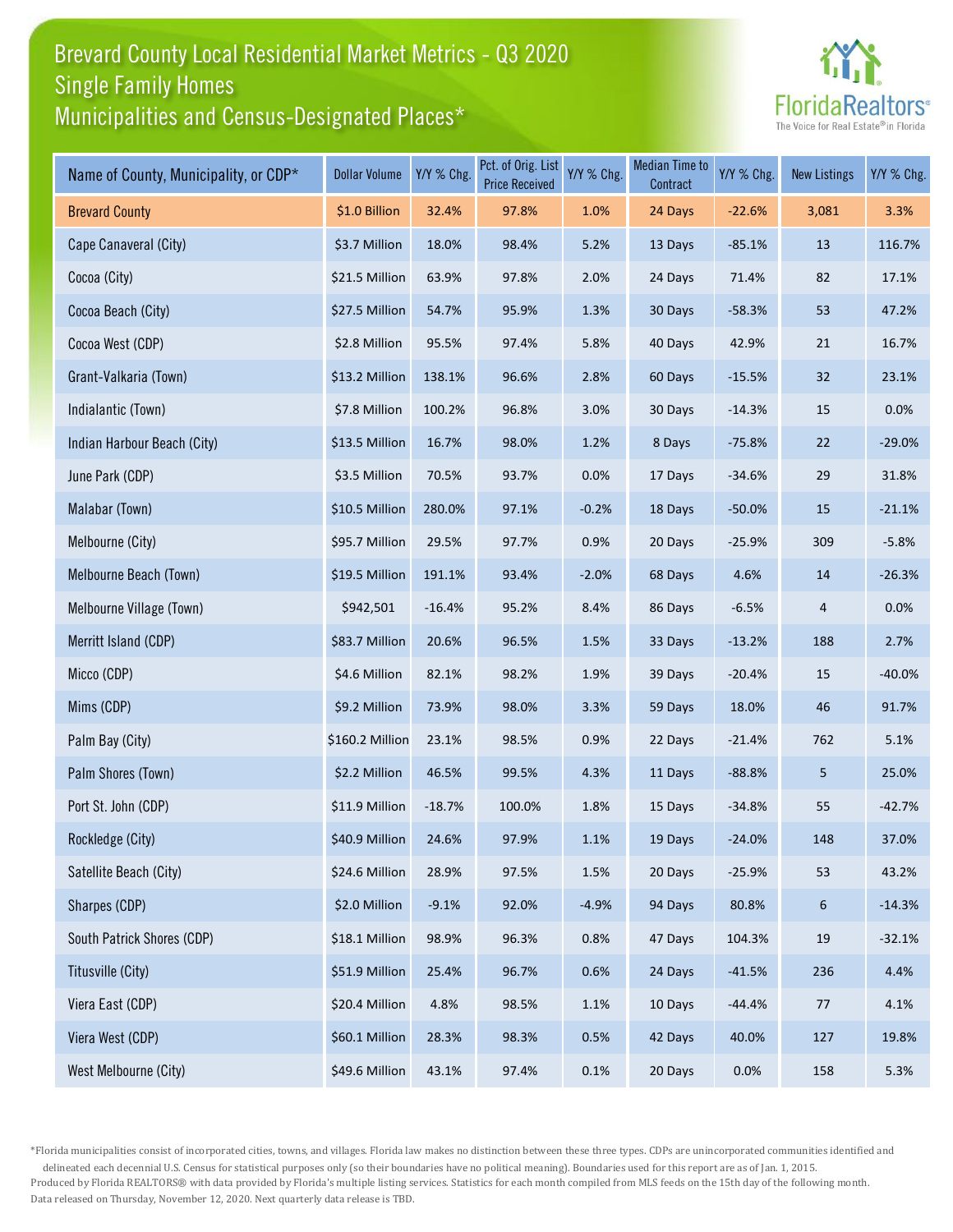## Brevard County Local Residential Market Metrics - Q3 2020 Municipalities and Census-Designated Places\* Single Family Homes



| Name of County, Municipality, or CDP* | <b>New Pending</b><br><b>Sales</b> | Y/Y % Chg. | Pending<br>Inventory | Y/Y % Chg. | Active Inventory | Y/Y % Chg. | <b>Months Supply</b><br>of Inventory | Y/Y % Chg. |
|---------------------------------------|------------------------------------|------------|----------------------|------------|------------------|------------|--------------------------------------|------------|
| <b>Brevard County</b>                 | 3,298                              | 23.0%      | 1,671                | 53.4%      | 1,393            | $-39.8%$   | 1.6                                  | $-42.9%$   |
| Cape Canaveral (City)                 | 13                                 | 44.4%      | $\sqrt{6}$           | 200.0%     | 6                | $-40.0%$   | 2.9                                  | $-29.3%$   |
| Cocoa (City)                          | 93                                 | 47.6%      | 47                   | 74.1%      | 32               | $-39.6%$   | 1.4                                  | $-51.7%$   |
| Cocoa Beach (City)                    | 50                                 | 35.1%      | 28                   | 100.0%     | 32               | $-27.3%$   | 2.8                                  | $-26.3%$   |
| Cocoa West (CDP)                      | 14                                 | $-22.2%$   | $\overline{7}$       | $-12.5%$   | 12               | $-14.3%$   | 2.1                                  | $-27.6%$   |
| Grant-Valkaria (Town)                 | 23                                 | 91.7%      | $11\,$               | 266.7%     | 32               | $-36.0%$   | 4.2                                  | $-46.2%$   |
| Indialantic (Town)                    | 18                                 | 80.0%      | $11\,$               | 83.3%      | $\overline{7}$   | $-63.2%$   | $1.6\,$                              | $-61.9%$   |
| Indian Harbour Beach (City)           | 21                                 | $-12.5%$   | $\overline{7}$       | $-30.0%$   | $\bf 8$          | $-68.0%$   | 0.9                                  | $-71.0%$   |
| June Park (CDP)                       | 27                                 | 92.9%      | $13\,$               | 62.5%      | 14               | $-12.5%$   | 3.7                                  | 5.7%       |
| Malabar (Town)                        | 22                                 | 83.3%      | $10\,$               | 11.1%      | $\overline{7}$   | $-69.6%$   | $1.5\,$                              | $-80.5%$   |
| Melbourne (City)                      | 321                                | 0.3%       | 137                  | 16.1%      | 126              | $-39.7%$   | $1.3$                                | $-40.9%$   |
| Melbourne Beach (Town)                | 28                                 | 115.4%     | $9\,$                | 0.0%       | 10               | $-66.7%$   | $1.4\,$                              | $-76.3%$   |
| Melbourne Village (Town)              | $\overline{7}$                     | 75.0%      | $\overline{4}$       | 300.0%     | $\overline{2}$   | 0.0%       | $2.2$                                | 57.1%      |
| Merritt Island (CDP)                  | 179                                | 12.6%      | 83                   | 40.7%      | 105              | $-40.3%$   | $2.1\,$                              | $-36.4%$   |
| Micco (CDP)                           | 13                                 | 62.5%      | 6                    | 50.0%      | 16               | $-54.3%$   | 3.7                                  | $-51.3%$   |
| Mims (CDP)                            | 42                                 | 55.6%      | 27                   | 107.7%     | 36               | 89.5%      | 3.8                                  | 65.2%      |
| Palm Bay (City)                       | 846                                | 25.1%      | 479                  | 64.0%      | 297              | $-32.7%$   | $1.5\,$                              | $-34.8%$   |
| Palm Shores (Town)                    | $\overline{7}$                     | 40.0%      | $\mathbf{1}$         | 0.0%       | $\mathbf{1}$     | $-66.7%$   | 0.6                                  | $-68.4%$   |
| Port St. John (CDP)                   | 69                                 | $-16.9%$   | 31                   | $-18.4%$   | 14               | $-66.7%$   | 0.7                                  | $-65.0%$   |
| Rockledge (City)                      | 153                                | 24.4%      | 82                   | 86.4%      | 53               | $-20.9%$   | $1.3$                                | $-23.5%$   |
| Satellite Beach (City)                | 61                                 | 84.8%      | 22                   | 144.4%     | 21               | $-16.0%$   | $1.5\,$                              | $-6.3%$    |
| Sharpes (CDP)                         | 9                                  | $-10.0%$   | 5 <sub>5</sub>       | 66.7%      | 5 <sub>5</sub>   | $-28.6%$   | $2.1\,$                              | $-30.0%$   |
| South Patrick Shores (CDP)            | 33                                 | 37.5%      | $16\,$               | 60.0%      | 6                | $-78.6%$   | 0.7                                  | $-73.1%$   |
| Titusville (City)                     | 243                                | 7.5%       | 114                  | 10.7%      | 106              | $-35.0%$   | $1.6\,$                              | $-36.0%$   |
| Viera East (CDP)                      | 76                                 | 18.8%      | 36                   | 44.0%      | 29               | $-25.6%$   | $1.3\,$                              | $-27.8%$   |
| Viera West (CDP)                      | 130                                | 60.5%      | $74$                 | 196.0%     | 67               | $-36.8%$   | 2.3                                  | $-30.3%$   |
| West Melbourne (City)                 | 169                                | 27.1%      | $91\,$               | 37.9%      | 53               | $-40.4%$   | $1.1\,$                              | $-52.2%$   |

\*Florida municipalities consist of incorporated cities, towns, and villages. Florida law makes no distinction between these three types. CDPs are unincorporated communities identified and delineated each decennial U.S. Census for statistical purposes only (so their boundaries have no political meaning). Boundaries used for this report are as of Jan. 1, 2015.

Produced by Florida REALTORS® with data provided by Florida's multiple listing services. Statistics for each month compiled from MLS feeds on the 15th day of the following month. Data released on Thursday, November 12, 2020. Next quarterly data release is TBD.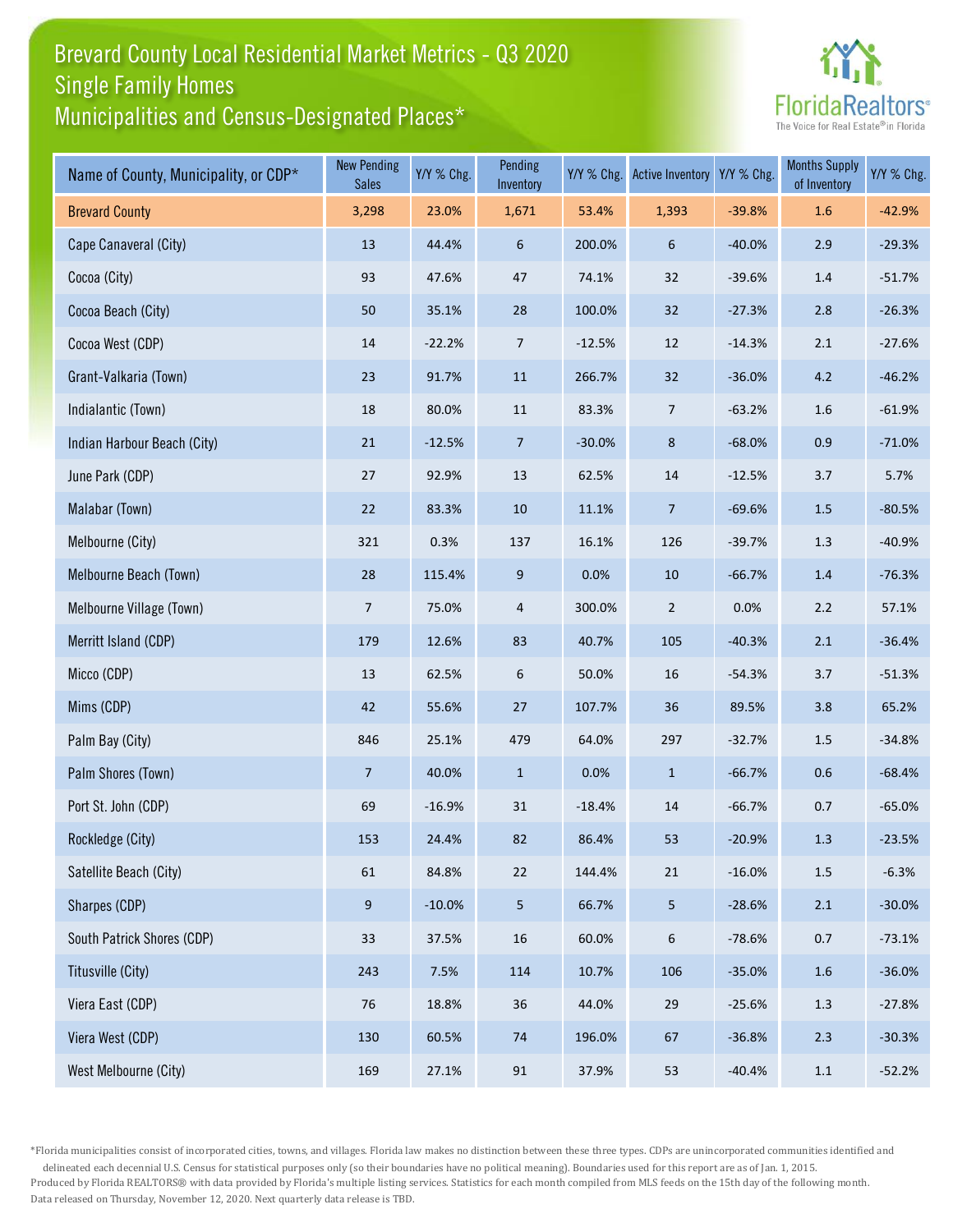Brevard County Local Residential Market Metrics - Q3 2020 Municipalities and Census-Designated Places\* Reference Map - Northern Brevard County





\*Florida municipalities consist of incorporated cities, towns, and villages. Florida law makes no distinction between these three types. CDPs are unincorporated communities identified and delineated each decennial U.S. Census for statistical purposes only (so their boundaries have no political meaning). Boundaries used for this report are as of Jan. 1, 2015. Produced by Florida REALTORS® with data provided by Florida's multiple listing services. Statistics for each month compiled from MLS feeds on the 15th day of the following month. Data released on Thursday, November 12, 2020. Next quarterly data release is TBD.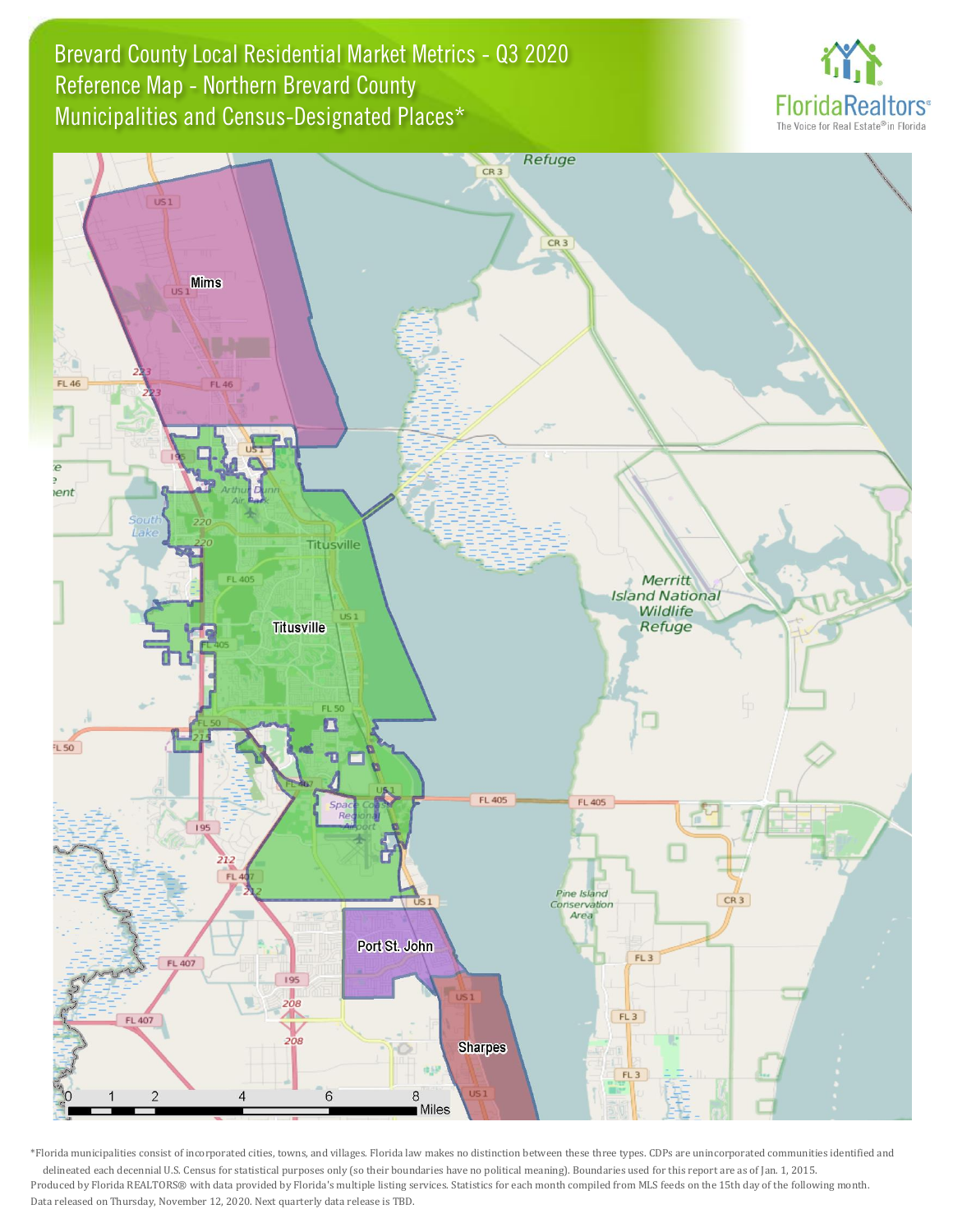Brevard County Local Residential Market Metrics - Q3 2020 Municipalities and Census-Designated Places\* Reference Map - Central Brevard County





\*Florida municipalities consist of incorporated cities, towns, and villages. Florida law makes no distinction between these three types. CDPs are unincorporated communities identified and delineated each decennial U.S. Census for statistical purposes only (so their boundaries have no political meaning). Boundaries used for this report are as of Jan. 1, 2015. Produced by Florida REALTORS® with data provided by Florida's multiple listing services. Statistics for each month compiled from MLS feeds on the 15th day of the following month. Data released on Thursday, November 12, 2020. Next quarterly data release is TBD.